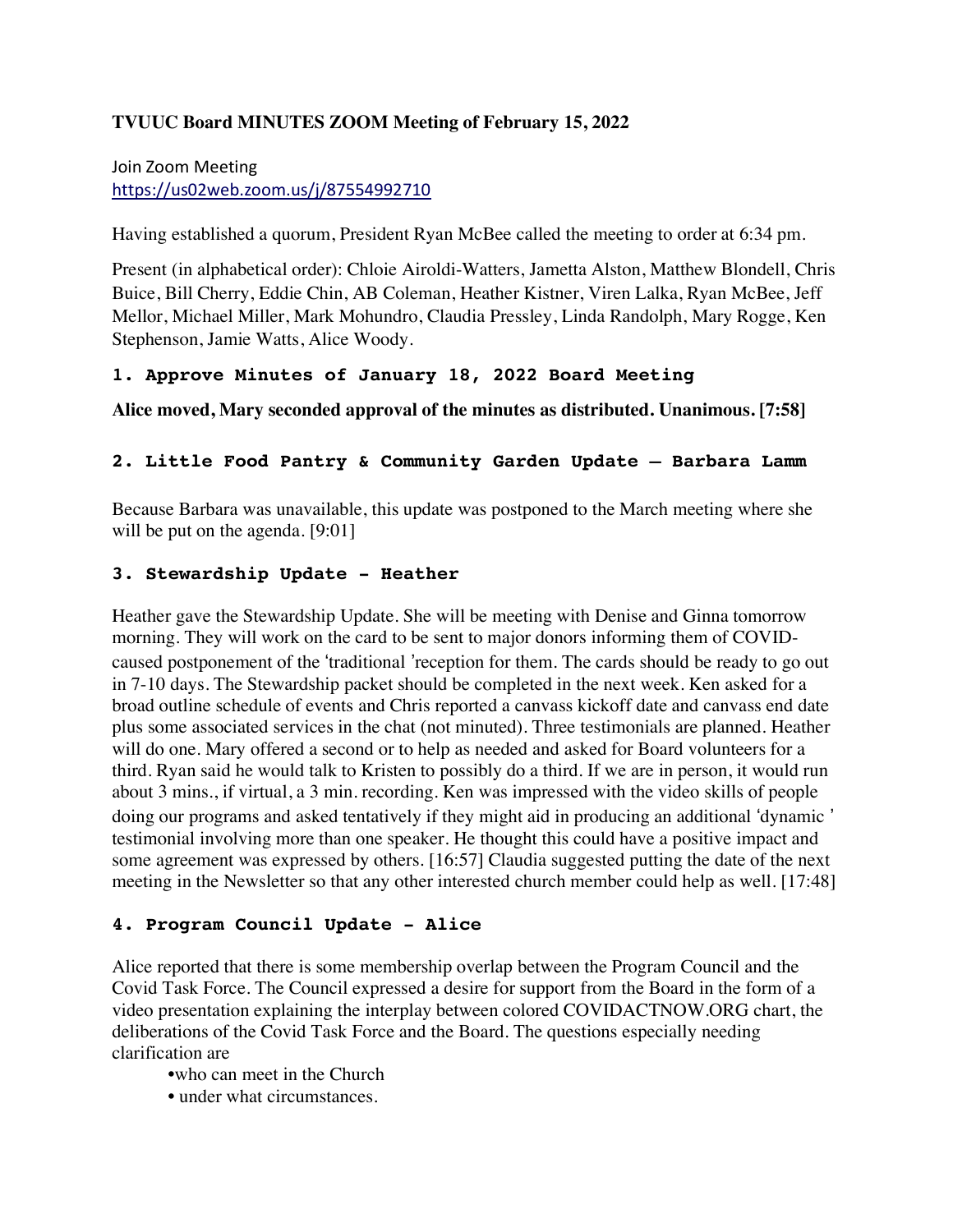There remains some uncertainty among some Church members on these questions. Clear, simple statements are needed. On behalf of the CTF and PG, she passed on a request for assistance in this. Mary offered to help put forward such a presentation. [20:49] Additionally, an expression of thanks to CTF and PG members for their especially taxing work in COVID times would be greatly appreciated. Linda asked if the resultant video could be posted for general access. A couple suggestions were aired: 1) Facebook page, 2) Newsletter, 3) church website, 4) presentation during the announcements section of Sunday in-person services. Claudia reminded us how effective Matthew#s video had been when we first had to close the church for COVID. [22:02] Alice promised to get together with Mary to iron out details.

Alice reported that the Program Council was making progress towards calling every church member to assess the functioning of the church, inform members of the spectrum of activities and initiatives the church had done and obtain input about areas for improvement. Mary, Ken and Jamie offered to help Alice with calls. [25:03]

### **5. COVID TASK FORCE - RYAN**

Ryan asked Ken to review COVID Task Force issues. With the planned resignation of Nick Potter, the CTF consists of the remaining three members. Because the bulk of the work consisted in drawing up policies for Board consideration, it was the consensus of the task force, which Ken endorsed, that these three sufficed for continued operation. Ken asked Angela if she could officially step in as chair and she consented asking that her assumption of this role could be officially be sanctioned by the Board.

### **Ken moved, Jeff seconded appointing Angela Hoffman as Chair of the COVID Task Force. Carried. [28:40]**

In subsequent discussion, various ways of acknowledging and honoring Nick's contributions and the work of the Task Force were considered, including

- welcoming Angela and thanking Nick in the Newsletter,
- recognition of service at the Congregational Meeting,
- inclusion of a statement welcoming Angela and thanking Nick in the planned video,
- announcement in Board portion of Sunday services,
- awarding church mugs and T-shirts to CTF members.

The Program Council had specifically asked for positive affirmation of the CTF and the work of its members. Michael noted that the 'good intention 'of putting something in the Newsletter had not always been followed by action. In response, Mary volunteered to help draft input for the Newsletter, website and Facebook page and Ryan promised to help as needed with editing. Alice, Matthew and Jamie were included as further possible sources of help. [38:15] Claudia noted that, as a courtesy, we should ask the Stewardship Committee for permission to award mugs and T-shirts purchased from Stewardship funds. [41:00]

**Mary moved, Eddie seconded that CTF members be awarded as token of thanks a mug and, if desired, a T-shirt. Passed.** (As a member of the CTF and beneficiary of this procedure, Matthew abstained.) [43:30]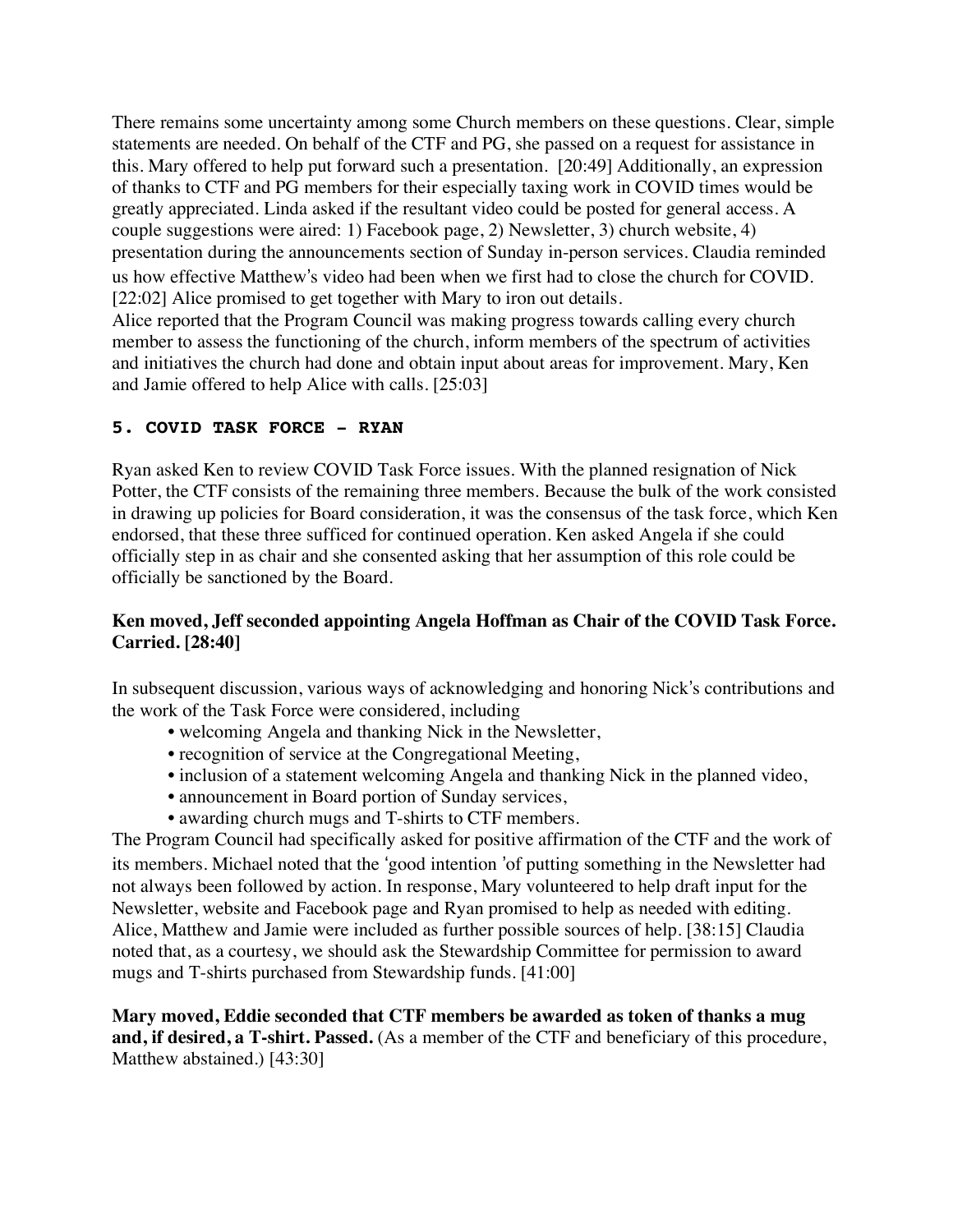Matthew noted for the attention of the Board that he had been a member of the CTF in connection with his official positions over the years. Next year, he will no longer be in the position of Board Member, President, or Past President, and that somebody else will have to fill in. [44:17] Ryan will enter this on the agenda for March.

Jeff noted that he will be out of town and unable to attend, or minute, the March Board meeting and requested that the Board take appropriate steps to address this need. Alice offered to take on this responsibility provided she can get a recording of the meeting to work from. She was promised a recording and / or a transcript to do this. Jeff thanked all for their welcome assistance. [45:42]

#### **6. Financials - Viren**

The technical issues preventing Viren's earlier participation having been solved, Viren addressed the matters at hand. In the month of January, there had been a shortfall of pledges (\$36k actual vs \$42k budgeted). [46:18] However, from the perspective of 'year-to-date 'actual and budgeted, we are on track, because in the YTD ledger, our pledge contributions have exceeded \$70k. Viren noted that these facts brought the value of including depreciation into budget statements into renewed focus. [47:23] Because shifting to a hybrid budgeting system (cash and asset depreciation) is such a weighty matter, he recommended postponing further consideration of this shift to the March (or April?) meeting. He noted that Will Dunklin would in the meantime be able to put forth a list of depreciable assets to give Board members a clearer picture of what the decision entails, especially in regard to establishing a reserve fund to amass the means to replace capital assets after their useful life has passed. [49:55] Ken thanked those who had contributed to email discussion of the issues in the past month and expressed his sense that the church needs to begin to amass the means over time to meet anticipated future capital needs. He also expressed reservations of adding a reserve fund to the items requiring support as we begin a Stewardship Campaign **at this time.** [51:40] Viren noted our great good fortune of having SBA monies this year to address critical capital needs and stressed that the absence of SBA funds in the future points to a critical need to begin addressing the current 'accumulation 'of future needs (in actuality an 'accumulation 'of financial obligations, for which we have as yet no identifiable resources. [52:37] Linda observed that this matter had come before the Board in earlier years, but also had been postponed for the reasons Ken just articulated. She suggested that the reserve fund accumulate a smaller amount, ensuring at least SOME funds to meet future obligations. [53:15] Viren agreed that, even given the possibility of help from the Endowment Fund, we can start small, say \$5k a year as a start, but we do need to start somewhere. [54:04] Matthew reminded the Board that we already have a deficit budget, the purpose of which was to begin paying our staff at UUA standards. We have made some progress, but have not yet achieved this goal. We need to balance **future** priorities (projected replacement of capital assets) with **ongoing** priorities (achieving pay equity for existing staff). [55:00] Viren agreed that a balance must be sought, because both obligations affect church finances, but that current procedures regarding capital expenditures in fact add to the deficit. Chris interjected that a capital campaign is one way to address these needs. Ken asked if any of the funds remaining in the SBA loan (ca. \$80k) could be put toward establishment of a capital replacement fund, especially given that 'replacement and/or repair 'is not a particularly exciting headline for a capital campaign. Ryan asked Viren, in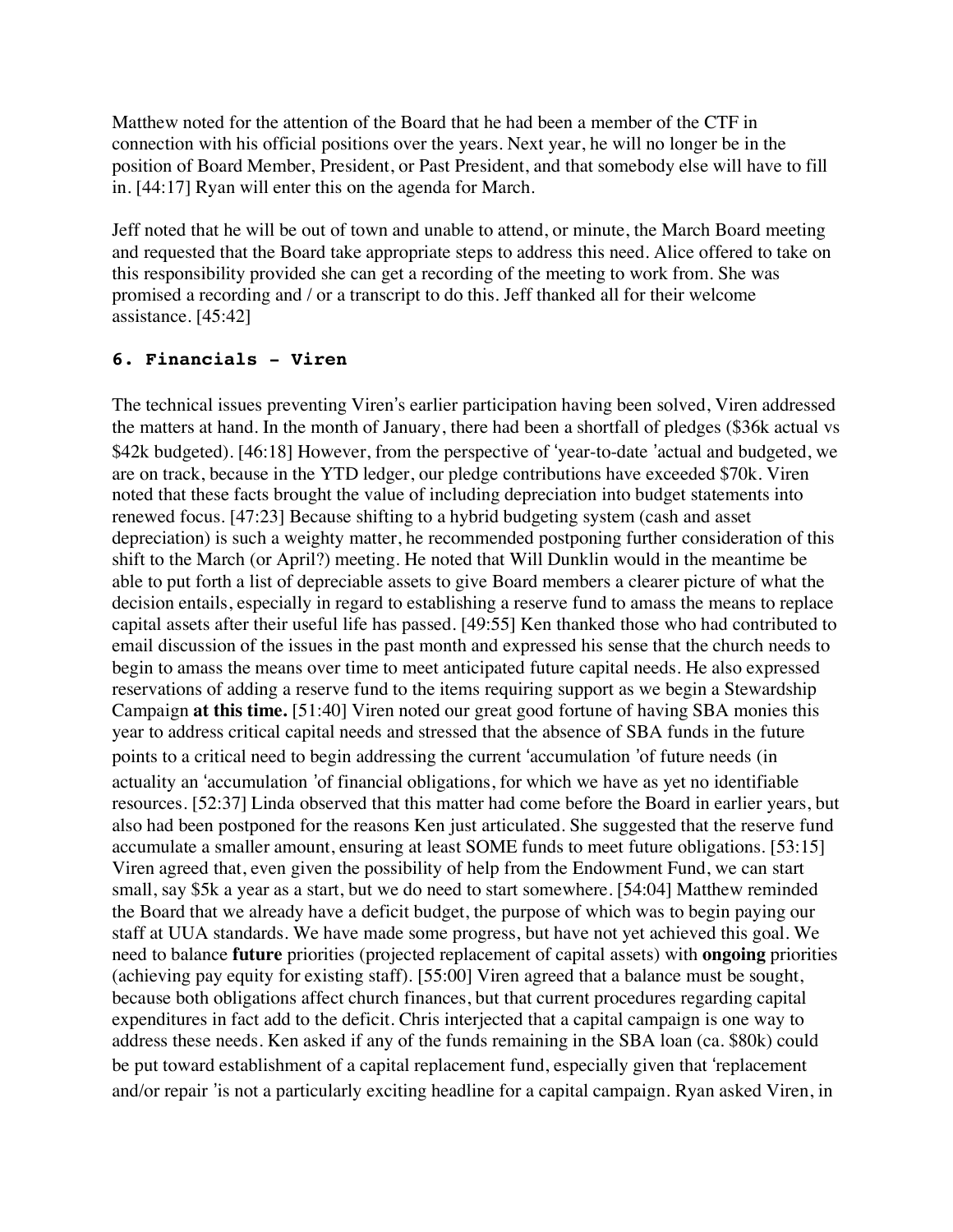consultation with Will Dunklin, to come up with an overall preliminary of capital items to be addressed by a capital replacement fund to provide a more concrete basis for discussion in a later Board meeting. Viren agreed to do this. [59:52] Claudia clarified that using SBA funds to initiate a capital replacement fund is a permitted use of these monies. She had briefly discussed the possibility with Chris, that, if we ended the year with an excess of funds over expenses, some of the excess could be funneled into a restricted capital replacement fund. She also noted that, if in future years, we had a shortfall of funds, we could transfer monies from capital replacement to balance our budget. [64:12] Viren thought this suggestion could be problematic in future years because it makes the financial arrangements fuzzier, whereas using SBA funds is more clear-cut. Linda asked whether it would be feasible and sensible to approach the Endowment Committee, once the depreciation numbers were established, to explore their willingness to use some portion of Endowment funds to address capital needs. Mary expressed agreement with the approaches under discussion, but asked also if we could continue addressing substandard employee/staff compensation in similar ways. Ryan noted that using SBA funds in this way means reliance on **one-time funds**, whereas compensation levels are **long-term continuing obligations**. Michael expressed reservations about using the depreciation mechanism. Viren noted that depreciation would only apply to very substantial assets (>\$10k) with a projected useful life of more than 5 years. Smaller assets, e.g. an office computer or video equipment for service broadcasts, would continue to be expensed annually. [74:09] Ken suggested moving this conversation to a smaller group with greater expertise such as the Finance Committee. Ryan agreed that Viren's promise to provide more precise information on the issue will aid discussion.

### **7. General Assembly Matters - Mark**

Mark was called upon to review GA matters of interest. GA registration has begun. The event (June 22-26) will be multi-platform in nature, both ZOOM and in-person in Portland, OR. Currently only in-person registration (@\$475) is up. Full ZOOM registration will begin March  $@$250$ . Prices will rise closer to the event. Another option is a 'business only 'registration available starting in March for a donation of unspecified amount. We are authorized for 9 delegates, but have not always had our full complement in attendance, so this cost-conscious option might help achieve that goal. Persons interested in attending should contact Claudia and Chris. In response to Ken's question, Claudia reported that we have leadership development and other funds to subsidize attendance. Ken suggested that we consider recruiting younger church members for this as a means of developing future leadership. Mark suggested conferring with Catherine Loya about this. Alice asked and Mark responded that adoption of the Eighth Principle will be discussed at GA in multiple groups. Likewise, potential revision of the First, Second and Fifth Principles will also be discussed in various sessions. The results of these discussions will be reported to UUA in January and then subject to further vote in the 2023 GA in Pittsburgh followed by a year-long study in which individual congregations further consider the issues. Final vote on the results will occur at GA 2024. [84:30]

### **8. By-Law Revisions - Linda**

Citing her extensive work preparing for the last Congregational Meeting and subsequent presentation to the Strategic Planning Committee, Linda asked for relief from further work on by-laws. Gratefully acknowledging the contributions of Ryan, Heather, Denise and AB in